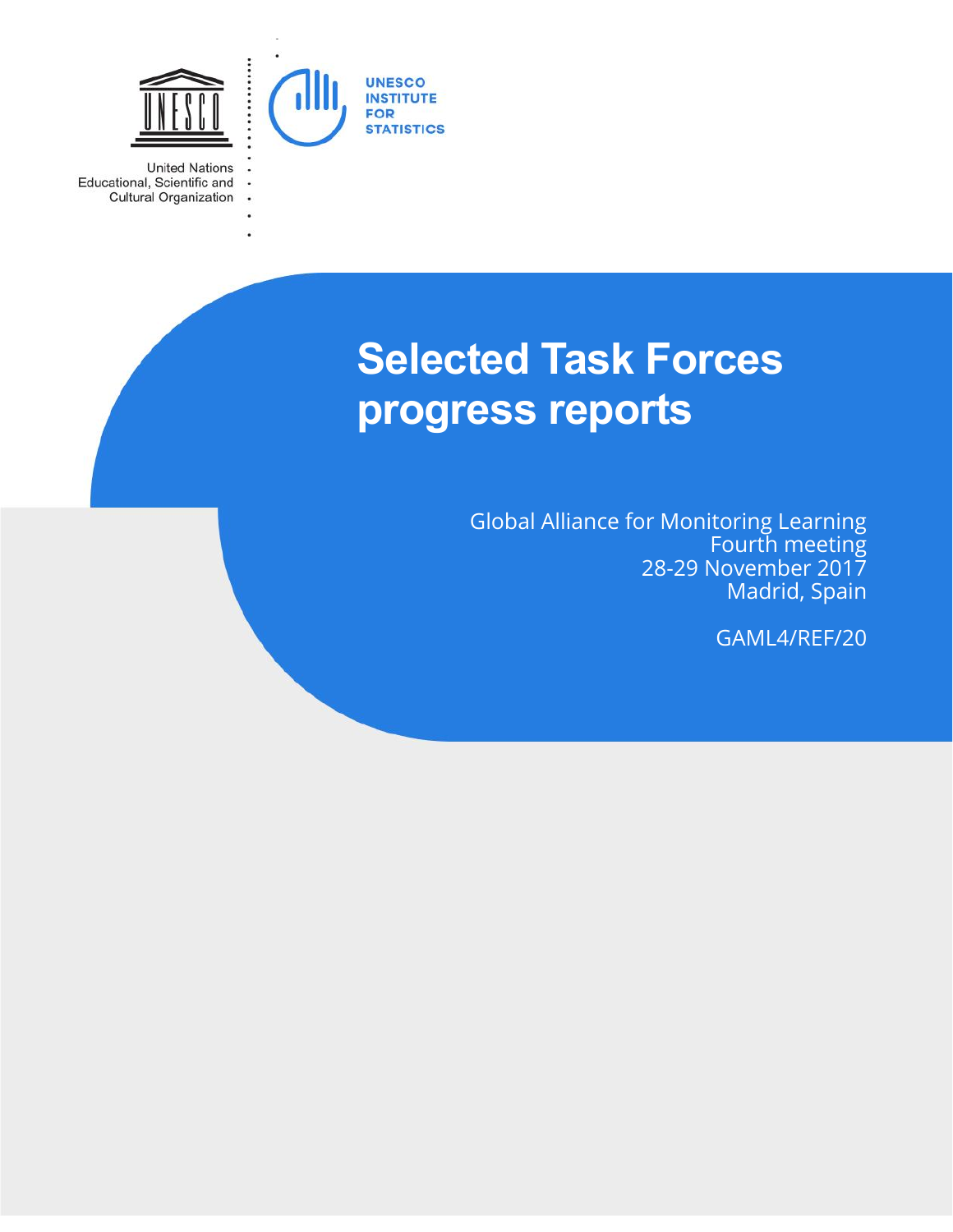

# **Task Force 4.1**

The Task Force discussed a list of topics that included:

- The feasibility of using national learning assessment data for short-term reporting;
- The issues associated with using national learning assessment data;
- The minimum acceptable quality requirements for submitted data;

 The choice among diverse tools for reporting on countries' learning, if countries have conducted national assessments and participated in more than one cross-national assessment; and

The development of data validation process.

#### **Reviewed research studies and made recommendations on methodology, tools and data platform for the global reporting metric.**

Task Force members have reviewed the following documents and provided written recommendations to the Chair and Secreteriat:

- 1. Math Content Reference List and Coding Scheme Methods Paper
- 2. Setting Benchmarks on UIS Reporting Scale Discussion Paper
- 3. UIS Reporting Scale Concept Note

#### **Formed a subgroup on indicator 4.1.1.a to focus specifically on early grades and proposed a short-term measurement strategy to act as a starting point for more work in the area.**

The group members recommended the following to the GAML Secretariat:

 The GAML Secretariat/UIS should convene a group of reading and mathematics content experts, developmental psychologists, assessment experts, and others who can bring the latest research, evidence, and data to bear on the drafting of a longer-term measurement strategy for Indicator 4.1.1a. This group of experts should be diverse in terms of regions, languages, and scripts. They should help the GAML Secretariat/UIS clarify whether certain purposes and uses for early grades assessment data are better than others (e.g., formative versus diagnostic versus summative) and then use this information to shape the kinds of approaches they recommend for reporting against Indicator 4.1.1a.

 Countries should be brought into the discussions on Indicator 4.1.1a in order to ensure that the proposed measurement approaches are sufficiently adaptive and responsive to their contexts. It's unclear, however, whether GAML should be the context in which these consultations take place.

## **Measurement Strategy**

The Task Force discussed the measurement strategy prepared by the GAML Secretariat. The conceptual, methodological, and reporting frameworks were laid out, and consequently, the activities agreed upon have been carried out by UIS.

**Conceptual Framework**; who and what to assess?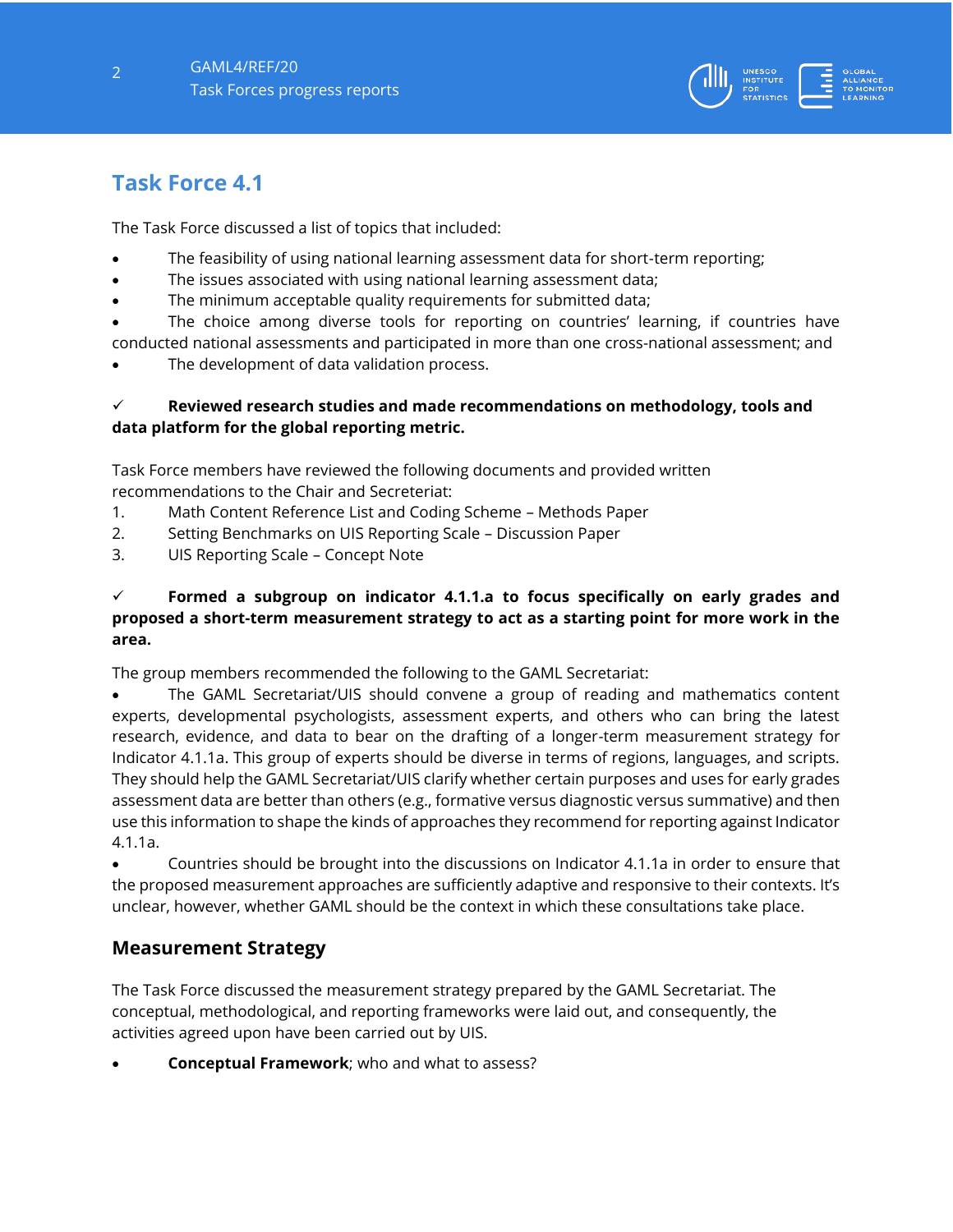The *Method for Developing an International Curriculum and Assessment Framework for Mathematics* provides the methodology to create a content and skills framework for mathematics from cognitive theory and various national curricula, and develop a coding scheme to map various national assessment frameworks.

 The *Method for Developing an International Curriculum and Assessment Framework for Reading and Writing* is a report that presents the theoretical and methodological reference framework that supports the development of a coding scheme related to reading and writing competencies.

 *Monitoring Progress towards SDG4.1: Initial Analysis of National Assessment Frameworks for Mathematics* is a joint effort between UIS and IBE. Based on mapping mathematical content and competencies in national assessment frameworks, it provides recommendations to Member States to improve the content coverage of their national assessment systems.

 $\checkmark$  A Memorandum of Understanding with UNESCO International Bureau of Education (IBE) to create a concrete proposal of a global Content/Competency Framework of Reference on content coverage of national and cross-national assessment frameworks.

 *Exploring the Commonality and Difference of Regional and International Assessments* is a paper that compares different international and regional assessments on literacy and numeracy, provides the criteria to make comparisons across assessments, addresses the comparability of all assessments analyzed, and identifies the commonality across assessments to explore the possibilities of linking assessments to measure the indicator 4.1.1. This outlines the possibilities and limitations of developing a global assessment of the indicator 4.1.1.

## **Methodological Framework**; how to assess?

 *Linking to the UIS Reporting Scale through social moderation* presents the steps involved in constructing a "UIS proficiency metric", or UIS-PM, (for each domain and education level in Indicator 4.1.1) and linking national and cross-national assessments to them.

 The *General Background Questionnaire for Indicator 4.1.1* aims at obtaining information about the respondents' personal background, and the social, economic and cultural status though questions on educational level, possessions, employment, occupation, and income. The idea is to correlate these personal characteristics with reading and mathematics competencies.

 $\checkmark$  The *Proposal to upgrade the global indicator 4.1.1.i) to Tier II by the IAEG-SDGs provides the* existing clear methodologies for the indicator, which provides evidence that the indicator should be at a higher level than Tier III.

## **Reporting Framework**; how to report?

 $\checkmark$  The UIS Reporting Scales enable the alignment between assessment programs the measure the same domains. It will enable countries to pursue different options, depending on the assessment program they choose for 4.1.1 reporting.

 $\checkmark$  Setting benchmarks on the UIS reporting scales is a paper that describes each of the points of measurement as well as the minimum proficiency level.

 $\checkmark$  The Data Alignment concept note sets out a suite of options to help education systems to use the UIS RS in 4.1.1 reporting. The process will enable education systems to examine and report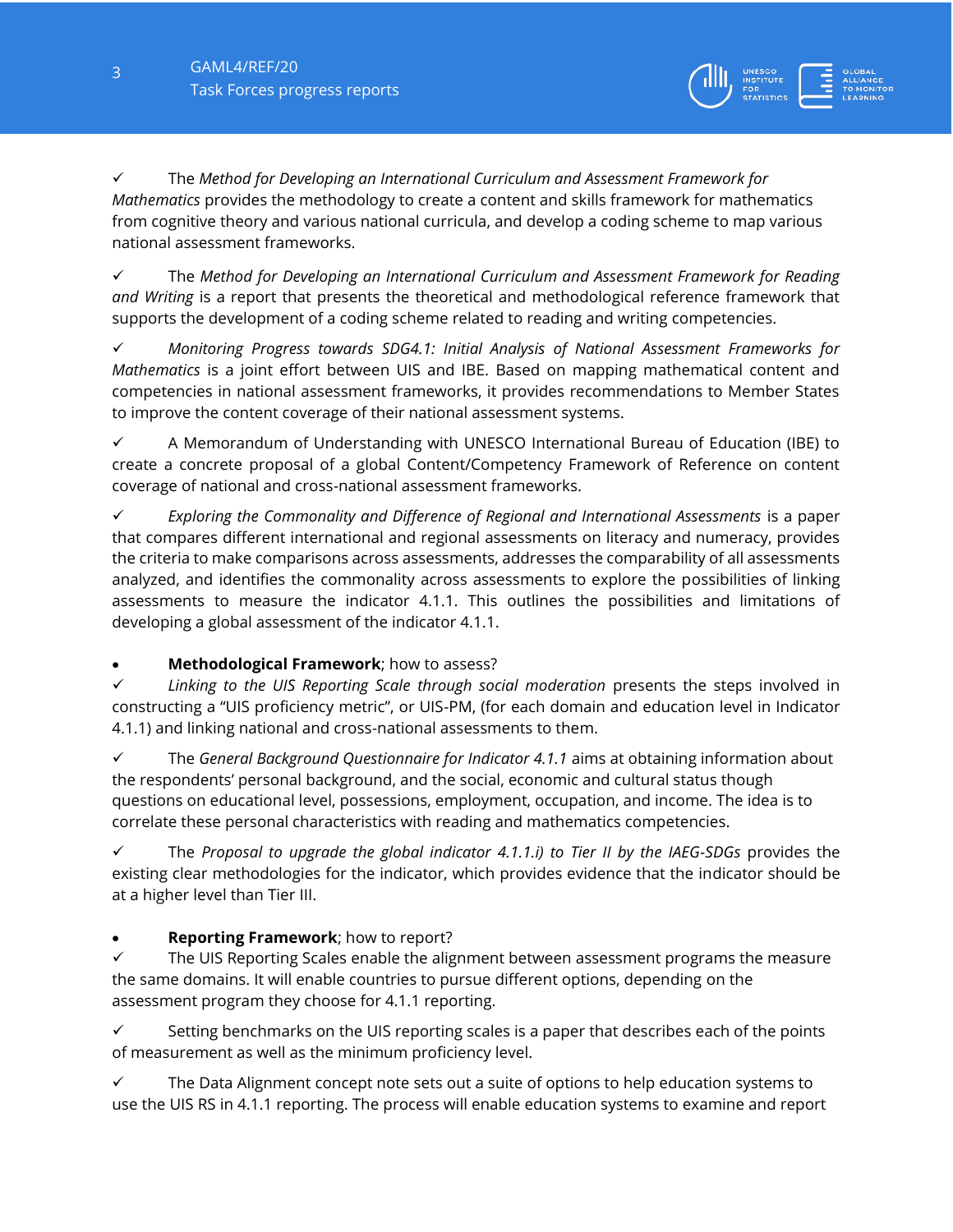

on the current level of alignment of assessment programs with the UIS Reporting Scales clearly, efficiently and consistently.

 $\checkmark$  The UIS Catalogue of Learning Assessments 2.0 provides data and information to map national, regional, and international learning assessments, report on progress towards the SDG 4 targets related to learning, help countries evaluate and improve the quality and robustness of their assessment/examination systems, and help countries and donors identify capacity building needs.

#### **Task Force Meetings**

The Task Force operates its discussions via virtual meetings. The Task Force virtually met four times since its launch in March 2017. Detailed meeting minutes are prepared by the GAML Secretariat and shared with members.

The Task Force also had an expert meeting in Hamburg, Germany, in September 2017 to discuss methodological issues related to global comparability.

| <b>TF 4.1 Member</b>              | <b>Organization</b>                                                            |
|-----------------------------------|--------------------------------------------------------------------------------|
| Marguerite Clarke <sup>1</sup>    | <b>World Bank</b>                                                              |
| Rasheda K. Choudhury <sup>2</sup> | TCG-Bangladesh-Campaign for Popular Education (CAMPE)                          |
| Amber Gove                        | <b>RTI</b>                                                                     |
| Andrea Netten                     | <b>IEA</b>                                                                     |
| Anil Swarup                       | India - Department of School Education & Literacy                              |
| Anne-Berit Kavli                  | TCG-Norway-Norwegian Directorate for Education and Training                    |
| Antonia Wulff                     | Education International (EI)                                                   |
| Atilio Pizarro                    | OREALC/UNESCO Santiago                                                         |
| <b>Barbara Bruns</b>              | Browns Commission/Centre for Global Development (NGO)                          |
| Benjamin Sylla                    | <b>USAID</b>                                                                   |
| <b>Bettina Link</b>               | TCG-Germany-Ministry of Education, Youth and Sport of the State of Brandenburg |
| Brenda Tay-Lim                    | UIS                                                                            |
| Büşra Gürleyen                    | MS-Turkey-Ministry fo National Education - National Education Expert           |
| Carina Omoeva                     | <b>FHI 360</b>                                                                 |
| Carthbert Mulyalya                | TCG-Uganda-Ministry of Education and Sports of Uganda                          |
| <b>Christian Lovering</b>         | <b>TCG-Swedish National Agency for Education</b>                               |
| Daria Ovcharova                   | <b>CICED</b>                                                                   |
| Deepa Srikantaiah                 | <b>Global Reading Network</b>                                                  |
| Dirk Hastedt                      | IEA                                                                            |
| Elena Walls                       | <b>USAID</b>                                                                   |

## **Task Force Members**

<sup>1</sup> Task Force Chair

<sup>2</sup> Task Force Co-Chair

l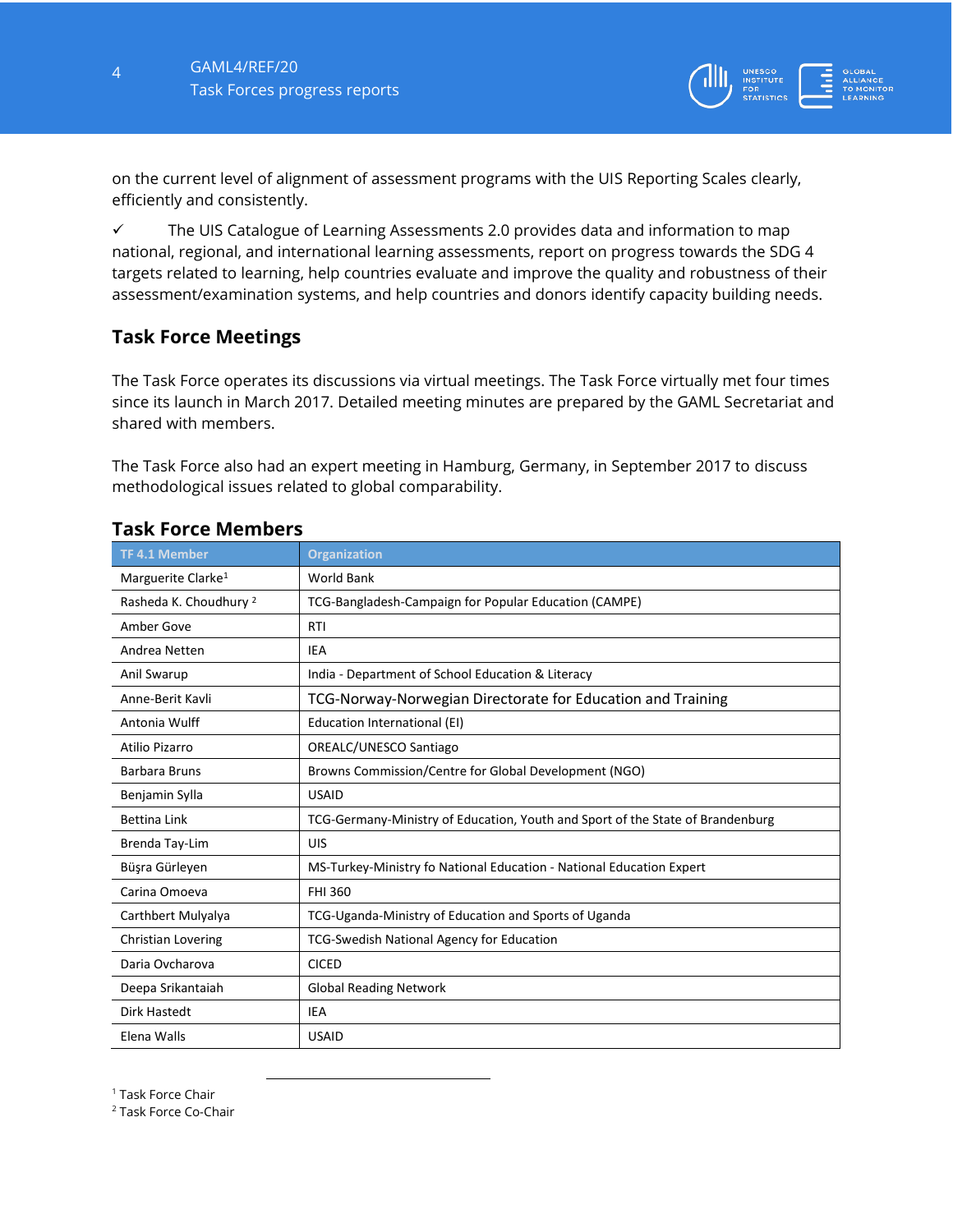5 GAML4/REF/20 Task Forces progress reports



| <b>Emily Miksic</b>      | <b>FHI 360</b>                                                                                      |
|--------------------------|-----------------------------------------------------------------------------------------------------|
| <b>Emmanuel Manyasa</b>  | Uwezo                                                                                               |
| <b>Esther Care</b>       | <b>Brookings Institution</b>                                                                        |
| Farah Motalak            | MS-Syrian-Vice- Minister of Education- The National Coordinator for Education 2030                  |
| Ghada Al subaey          | MS-Qatar-Strategic planning research                                                                |
| Helen Abadzi             | Department of Psychology, University of Texas at Arlington                                          |
| Hilaire Hounkpodoté      | PASEC/Confemen                                                                                      |
| Hrushikesh Senapaty      | India - National Council of Educational Research and Training (NCERT)                               |
| Jaime Vaquero Jiménez    | MS-Spain Instituto Nacional de Evaluación Educativa - Ministerio de Educación, Cultura y<br>Deporte |
| Jeaniene Spink           | <b>ACER</b>                                                                                         |
| Jennifer Ulrick          | Education International (EI)                                                                        |
| Joaquín Vera Moros       | MS-Spain Instituto Nacional de Evaluación Educativa<br>Ministerio de Educación, Cultura y Deporte   |
| Jonathan Stern           | RTI                                                                                                 |
| Joshua Fleming           | Pearson                                                                                             |
| Katarína Deáková         | <b>MS-The Slovak Republic</b>                                                                       |
| Lekha Nath Poudel        | MS-Nepal - Education Review Office of Nepal                                                         |
| Luis Crouch              | RTI                                                                                                 |
| Luis Fernando Carrasco   | TCG-Bolivia-Ministry of Education of Bolivia                                                        |
| Luis Fernando Flores     | TCG-Bolivia-Ministry of Education of Bolivia                                                        |
| <b>Manuel Cardoso</b>    | <b>UNICEF</b>                                                                                       |
| Marcia Davidson          | American Institutes of Research                                                                     |
| Michael Ward             | OECD (PfD)                                                                                          |
| Michelle Belisle         | SPC/PILNA/EQAP Educational Quality and Assessment Programme                                         |
| Mohammad Asif-uz-Zaman   | Bangladesh - Ministry of Primary and Mass Education (MOPME)                                         |
| Mohammad Sohorab Hossain | Bangladesh - Ministry of Education (MOE)                                                            |
| Moritz Bilagher          | <b>GPE</b>                                                                                          |
| Nadir Altinok            | Université de Lorraine                                                                              |
| Nicole Bella             | UNESCO HQ (GEMR)                                                                                    |
| Ray Adams                | <b>ACER</b>                                                                                         |
| Rebecca Rhodes           | <b>UISAID</b>                                                                                       |
| Renato Opertti           | <b>IBE</b>                                                                                          |
| Robert Stepanyan         | TCG-Armenia-Ministry of Education and Science, Government of Armenia                                |
| <b>Ross Turner</b>       | ACER                                                                                                |
| Sahar Saeed              | <b>ITA Pakistan</b>                                                                                 |
| Seamus Hegarty           | University of Warwick                                                                               |
| Seher Neşe Bolkol        | MS-Turkey-Ministry fo National Education - Education Expert                                         |
| Shailendra Sigdel        | UIS                                                                                                 |
| Talia De Chaisemartin    | GPE                                                                                                 |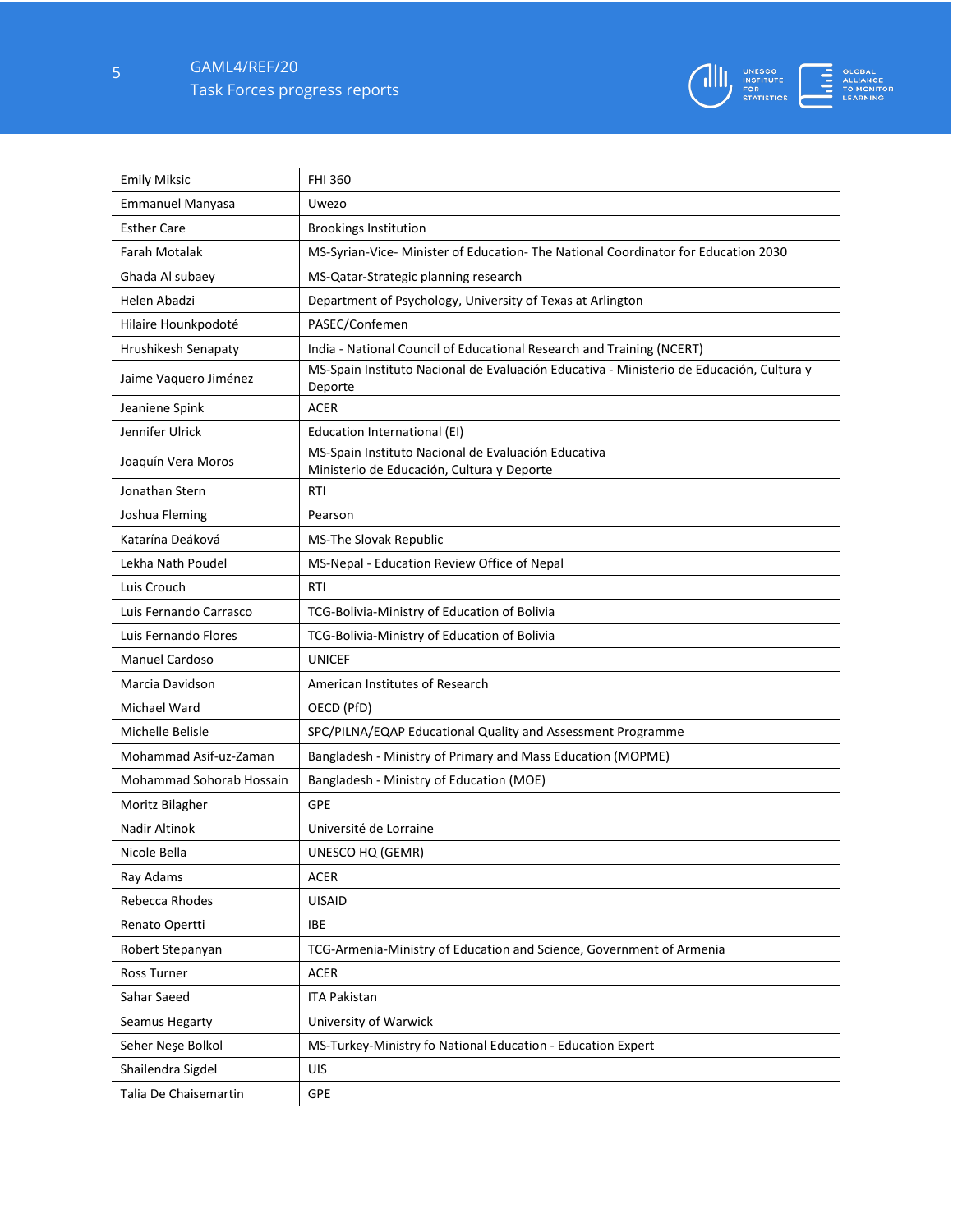

| Tao Xin           | TCG - National Assessment Center for Education Quality, MOE, China                             |
|-------------------|------------------------------------------------------------------------------------------------|
| Tatiana Khavenson | International Laboratory for Educational Policy Analysis, Moscow Higher School of<br>Economics |
| Wilima Wadhwa     | <b>ASER Centre</b>                                                                             |

# **Task Force 4.4**

# **Introduction**

UNESCO Institute for Statistics (UIS) is convening task forces to address technical approaches to measurement of learning across Goal 4, as part of the Global Alliance to Monitor Learning (GAML). Task forces provide opportunities for input from a diverse range of stakeholders, with the overall purpose of identifying the innovations and methodological advances that could inform the design and implementation of universal learning indicators.

Target 4.4 aims to "substantially increase the number of youth and adults who have relevant skills, including technical and vocational skills, for employment, decent jobs and entrepreneurship". Despite the broad range of the target, the two main indicators only refer to ICT and digital literacy skills.

The **global** indicator is "Proportion of youth and adults with information and communications technology (ICT) skills, by type of skill".

The **thematic** indicator is the "Percentage of youth/adults who have achieved at least a minimum level of proficiency in digital literacy skills".

#### **Mission**

GAML presents an opportunity to further define measurement for the key outcome indicator for Target 4.4, by focusing on three key areas: global comparability, defining a minimum level, and periodicity. The Task Force maps the skills and domains that could be measured within the broad range of Target 4.4.

The Task Force works on the following areas:

- Providing feedback on the measurement of Target 4.4, with emphasis on the digital literacy indicator, with reference to the production of a data quality framework, to help review existing and guide the potential development and implementation of robust and reliable assessments;
- Identifying technical issues that are relevant to the Target 4.4 digital literacy indicator and defining the scope for commissioning research studies to address key questions and issues that will help inform recommendations;
- Reviewing commissioned research studies and synthesize input from task force members to make recommendations to GAML Secretariat and Chairs;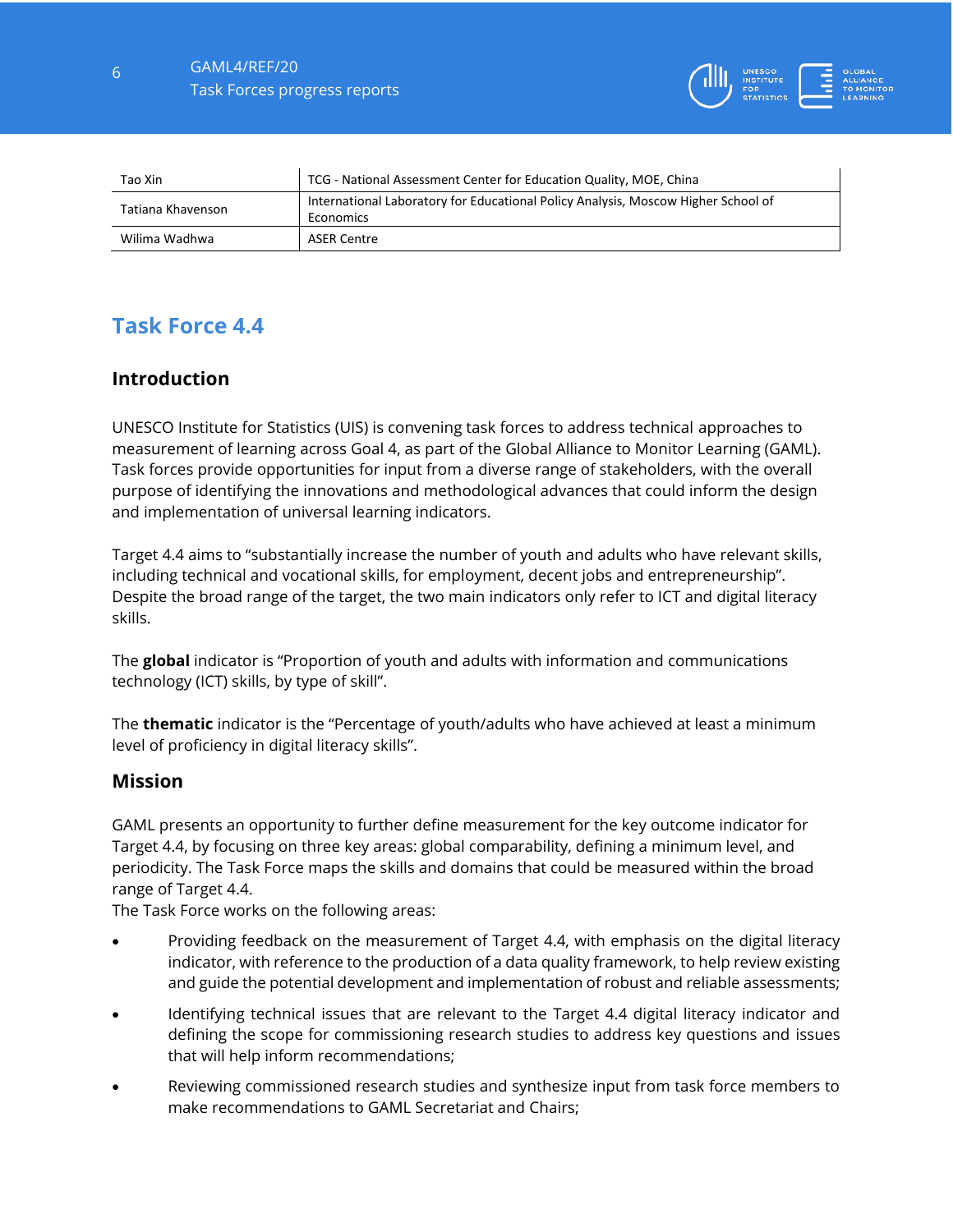

 Providing feedback on the development of implementation and capacity building plan to support countries in measuring a digital literacy indicator, especially for developing countries with resource constraints.

# **Task Force Progress**

The Task Force was launched in April 2017, the it successfully carried out the following regarding the measurement standards of digital literacy skills:

- $\checkmark$  Agreed on key reference technical documents regarding the construct of digital literacy skill.
- $\checkmark$  Reviewed technical documents and identified key technical issues for the global measurement of digital literacy skills.
- $\checkmark$  Defined the scope and draft terms of reference for commissioning a research study, and recommended to the Secretariat on the next steps towards a common content framework for reference.
	- o UIS is commissioning a *Global Competency Framework of Reference on digital literacy skills* to be done by the Centre for Information Technology in Education (CITE) that can serve as the foundation for thematic indicator 4.4.2. This paper is expected is to be ready in 2018.
- $\checkmark$  Explored the potential for a catalogue of digital literacy assessments.

## **Measurement Strategy**

The Task Force discussed the measurement strategy prepared by the Task Force Chair. The measurement strategy revolved around two main outputs of the Task Force: **The Global Content Framework of ICT and Digital Literacy Skills** and **The Catalogue of Assessments of ICT and Digital Literacy Skills.** 

## **Task Force Meetings**

The Task Force operates its discussions via virtual meetings. The Task Force virtually met twice since it's launch in April 2017. Detailed meeting minutes are prepared by the GAML Secretariat and shared with members.

## **Task Force Members**

l

| <b>TF 4.4 Member</b>         | <b>Organization</b> |
|------------------------------|---------------------|
| Manos Antoninis <sup>3</sup> | UNESCO HQ (GEMR)    |
| Alexandre Barbosa            | <b>CETIC</b>        |
| Artem Neverov                | <b>CICED</b>        |
| Cristobal Cobo               | CEIBAL              |
| Dirk Hastedt                 | IEA                 |
| Fredrik Eriksson             | ITU                 |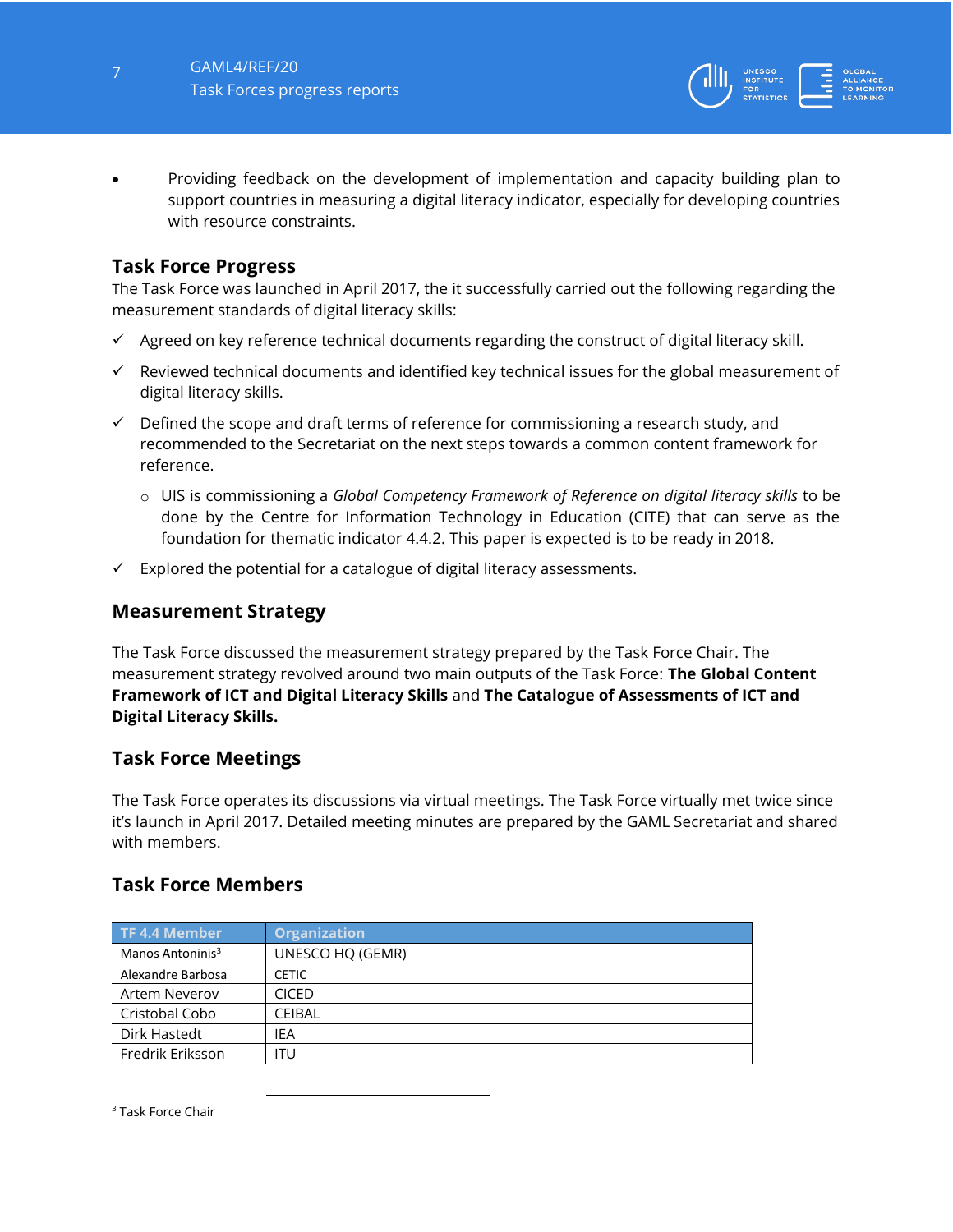| Jianhua Zhao     | TCG-China-International Center for Higher Education Innovation (ICHEI) |
|------------------|------------------------------------------------------------------------|
| John Kimotho     | MS-Kenya-Kenya Institute of Curriculum Development                     |
| Joshua Fleming   | Pearson                                                                |
| Karol Jakubík    | MS-The Slovak Republic                                                 |
|                  | MS-Estonia-Deputy Head of E-Services Department, Ministry of           |
| Kristel Rillo    | Education and Research of the Republic of Estonia                      |
| Madhu Singh      | UNESCO-UIL                                                             |
| Nazlı Yilmaz     | MS-Turkey-Ministry fo National Education                               |
| Norisan Aspar    | MS-Malaysia-Department of Statistics                                   |
| Ramakrishna Sura | MS-India-Ministry of Human Resource Development                        |

# **Task Force 4.6**

#### **Introduction**

UNESCO Institute for Statistics (UIS) is convening task forces to address technical approaches to measurement of learning across Goal 4, as part of the Global Alliance to Monitor Learning (GAML). Task forces provide opportunities for input from a diverse range of stakeholders, with the overall purpose of identifying the innovations and methodological advances that could inform the design and implementation of universal learning indicators.

The Task Force on Assessment Implementation is responsible for advising and steering GAML on issues related to the collection of data needed to monitor learning SDGs. The Task force will be responsible for establishing and disseminating good practices of learning assessments. The Task Force will also be responsible for providing guidance about who should be responsible for implementing these good practice guidelines and who will oversee and validate the quality of the data generated– so there are governance implications that need to be considered. In addition, the Task Force should develop guidelines that support the mapping of country data to global domains and global standards.

#### **Mission**

The Task Force on Assessment Implementation is to lead the development of two elements of the Data Quality Processing for monitoring learning assessments for SDG 4:

- Data Alignment Concept Note
	- o formulate processes that look at alignment between assessments and the UIS Reporting Scales from the perspective of i) the learning domain overall, ii) the strands within the learning domain, and iii) the targeted levels of learning;
	- $\circ$  develop threshold criteria that are appropriate to determine the alignment between assessments that target different ages or periods of development and the UIS Reporting Scales;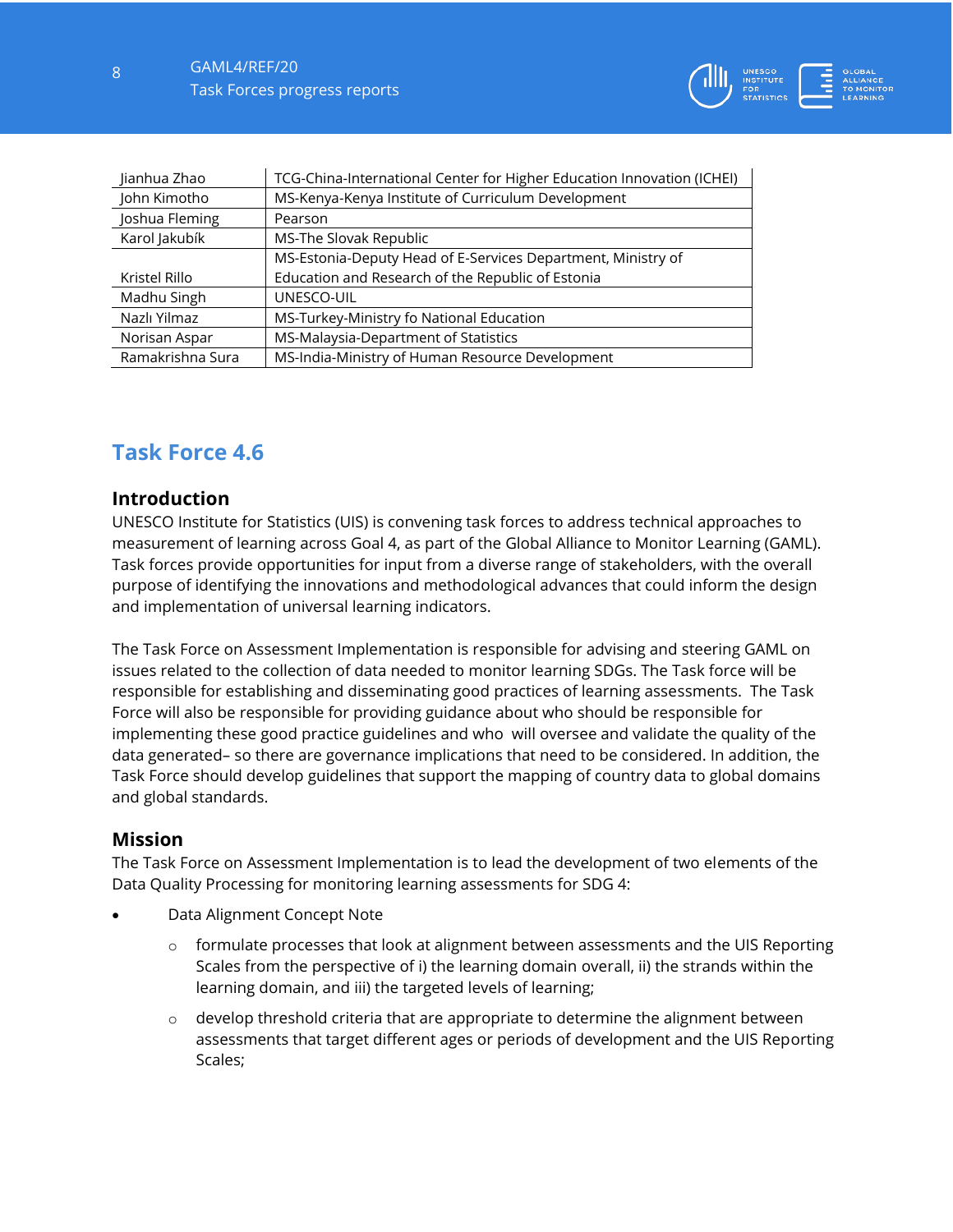

- $\circ$  develop approaches to integrate capacity building into the Data Alignment Concept Note; and
	- o determine data alignment governance arrangements.
- Principles of Good Practice in Learning Assessment (GP-LA)
	- $\circ$  review existing standards documentation and coming to final decisions about scope, content and coverage of the GP-LA and any supplementary material; and
		- o draft the GP-LA and any supplementary material.
- Form working group and commission research to further the development of the GP-LA.

## **Task Force Progress**

The Task Force was launched in March 2017, it successfully carried out the following

- $\checkmark$  Presented recommendations on structure and content of GP-LA and any associated supplementary material to GAML Secretariat and Chairs.
- $\checkmark$  Presented recommendations on the Data Alignment to GAML Secretariat and Chairs.
- $\checkmark$  Reviewed the Learning Progression Explorer and provided comments to the Australian Council for Educational Research, UIS' technical partner.
- $\checkmark$  Recommended the development of a 'how to guide' to work hand-in-hand with the GP-LA as a simple operational document.
	- o UIS commissioned The *Quick Start Guide for Implementing a National Learning Assessment* which represents an easy-to-read manual to support countries to implement a strong national learning assessment. It discusses the decisions that need to be made before launching the assessment, measuring learning, the selection of schools and students, administering the assessment, creating a database, communicating results, and finally, the required personnel and facilities.

## **Task Force Meetings**

The Task Force was launched in March 2017 and members met virtually three times. The first virtual meeting was dedicated to the introduction of the Task Force's mandate and responsibilities, whereas the following two meetings focused on the discussion of the Data Alignment Concept Note and the Principles of Good Practice in Learning Assessment (GP-LA).

| l TF Al Member '         | <b>Organization</b>          |
|--------------------------|------------------------------|
| Esther Care <sup>4</sup> | <b>Brookings Institution</b> |
| Jonathan Stern 5         | <b>RTI</b>                   |

## **Task Force Members**

l

<sup>4</sup> Task Force Chair

<sup>5</sup> Task Force Co-Chair